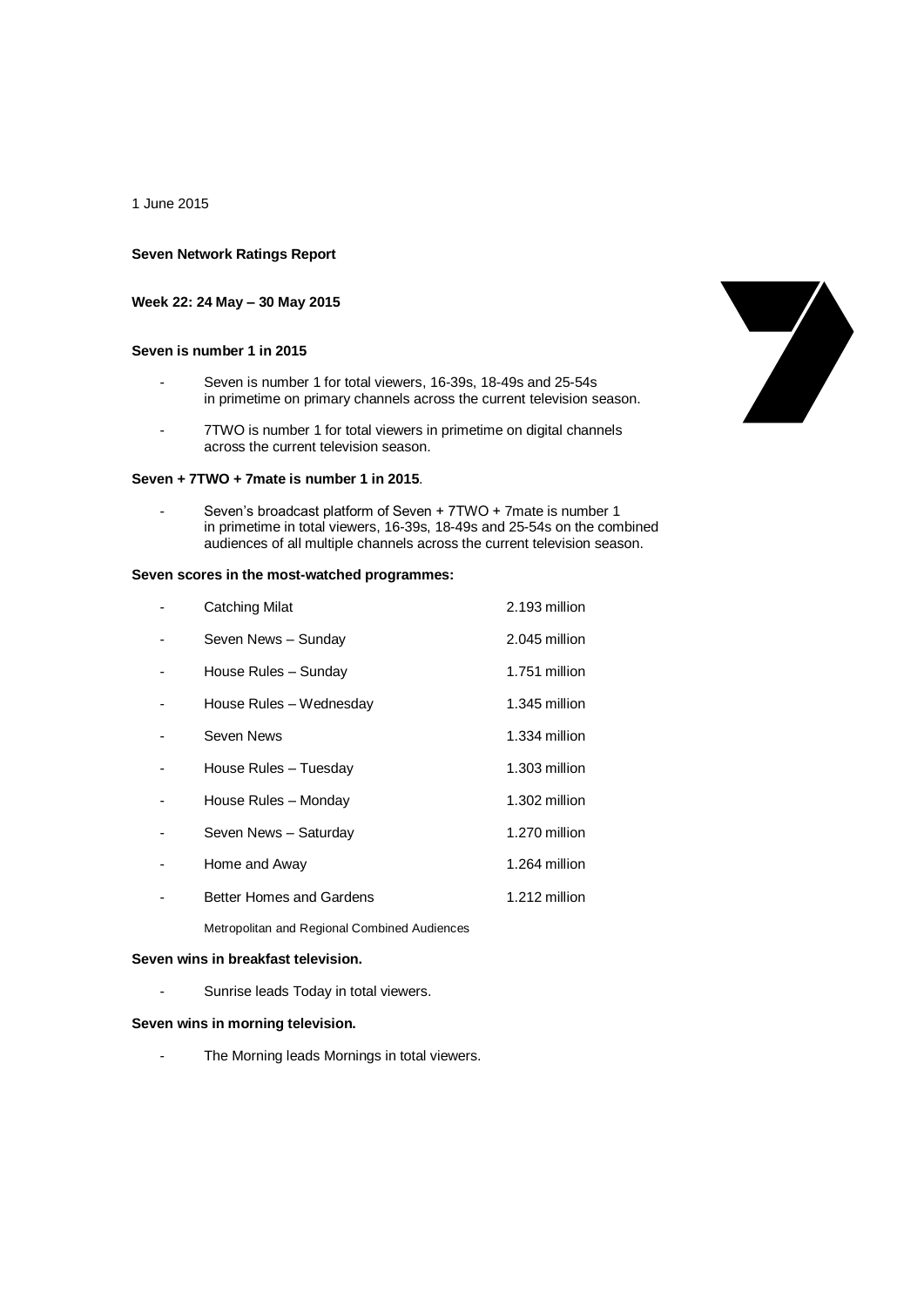# **Primetime audience demographics for primary channels**

| 6:00pm-midnight Week 22, 2015 |       |       |       |            |            |
|-------------------------------|-------|-------|-------|------------|------------|
| <b>Audience shares</b>        | Seven | Nine  | Ten   | <b>ABC</b> | <b>SBS</b> |
| All People                    | 19.7% | 21.2% | 14.2% | 11.9%      | 6.1%       |
| 16-39s                        | 19.8% | 22.8% | 18.1% | 5.0%       | 5.5%       |
| 18-49s                        | 20.1% | 22.7% | 17.9% | 6.1%       | 5.7%       |
| 25-54s                        | 20.4% | 22.7% | 17.6% | 6.7%       | 5.7%       |

# **Primetime audience demographics for digital channels**

| 6:00pm-midnight Week 22, 2015 |         |        |            |            |
|-------------------------------|---------|--------|------------|------------|
| <b>Audience shares</b>        | Total   | 16-39s | $18 - 49s$ | $25 - 54s$ |
| 7TWO                          | 4.4%    | 1.5%   | 1.8%       | 2.1%       |
| 7 <sub>mate</sub>             | 4.1%    | 6.2%   | 5.6%       | 5.4%       |
| GO!                           | 4.8%    | 5.8%   | 5.5%       | 5.2%       |
| Gem                           | $3.0\%$ | 2.5%   | $2.4\%$    | 2.5%       |
| One:                          | 2.7%    | 2.7%   | 3.1%       | 3.1%       |
| Eleven                        | 2.7%    | 4.3%   | 4.0%       | 3.6%       |
| ABC <sub>2</sub> :            | 2.5%    | 3.0%   | 2.6%       | 2.5%       |
| ABC <sub>3</sub>              | 0.6%    | 0.5%   | 0.5%       | 0.4%       |
| ABC News 24                   | 1.1%    | 0.6%   | 0.8%       | 0.8%       |
| SBS <sub>2</sub>              | 0.9%    | 1.3%   | 1.2%       | 1.0%       |
| <b>NITV</b>                   | 0.2%    | 0.3%   | 0.2%       | 0.1%       |

# **Primetime audience demographics for combined audiences of all channels**.

| 6:00pm-midnight Week 22, 2015 |       |       |       |            |            |
|-------------------------------|-------|-------|-------|------------|------------|
| <b>Audience shares</b>        | Seven | Nine  | Ten   | <b>ABC</b> | <b>SBS</b> |
| All People                    | 28.3% | 29.0% | 19.6% | 16.1%      | 7.1%       |
| $16 - 39s$                    | 27.5% | 31.1% | 25.2% | $9.1\%$    | 7.1%       |
| $18 - 49s$                    | 27.5% | 30.5% | 24.9% | 9.9%       | 7.2%       |
| $25 - 54s$                    | 27.9% | 30.4% | 24.3% | 10.4%      | 6.9%       |

FTA Channels and Total TV

Copyright Oztam Data: Consolidated (Live + As Live + TSV) and Overnight (Live + As Live).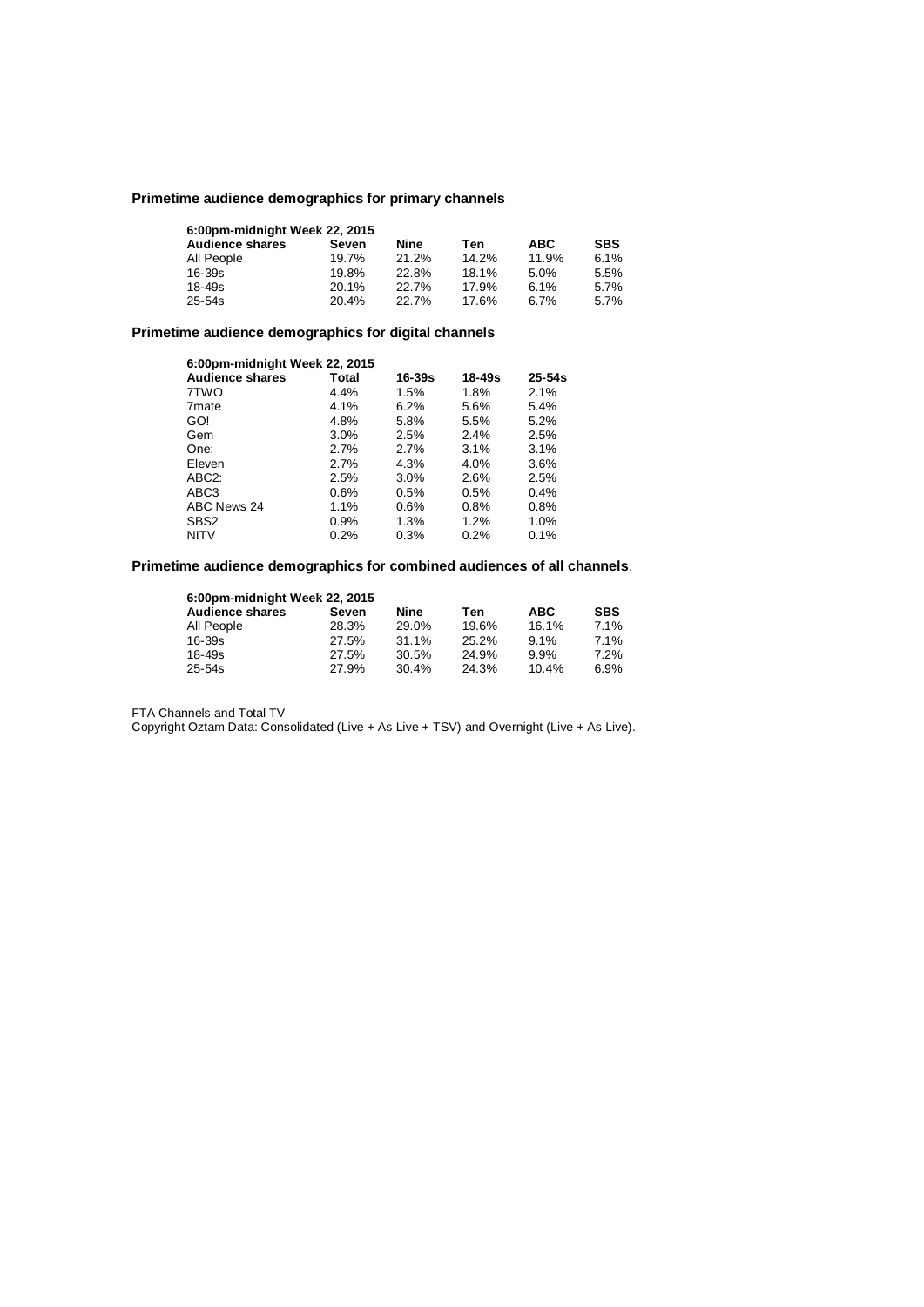# **Primetime Programming Analysis**

#### **Sunday**

- Seven wins in news.
- Seven wins in primetime on primary channels.
	- Seven is number 1 for total viewers, 16-39s, 18-49s and 25-54s.
	- Seven is up 63% on Nine and up 97% on Ten in total viewers.
	- Seven is up 56% on Nine and up 44% on Ten in 16-39s. Seven is up 56% on Nine and up 57% on Ten in 18-49s. Seven is up 58% on Nine and up 62% on Ten in 25-54s.
- Seven wins in primetime on digital channels.
	- 7mate is the most-watched digital channel for total viewers, 16-39s, 18-49s and 25-54s.
- Seven wins in primetime on combined audiences.
	- Seven + 7TWO + 7mate is number one for total viewers, 16-39s, 18-49s and 25-54s on the combined audiences of all channels.
	- Seven (Seven + 7TWO + 7mate) is up 57% on Nine (Nine + Go + Gem) and up 81% on Ten (Ten + One + Eleven) in total viewers.
	- Seven is up 57% on Nine and up 34% on Ten in 16-39s. Seven is up 52% on Nine and up 44% on Ten in 18-49s. Seven is up 54% on Nine and up 49% on Ten in 25-54s.
- Seven wins in breakfast television. Weekend Sunrise leads Weekend Today.
- Seven scores in the most-watched programmes:

| <b>All People</b>     |    | $25 - 54s$            |    |
|-----------------------|----|-----------------------|----|
| <b>Catching Milat</b> | #1 | <b>Catching Milat</b> | #1 |
| Seven News            | #2 | Seven News            | #4 |
| <b>House Rules</b>    | #5 | <b>House Rules</b>    | #5 |
| 16-39s                |    | 18-49s                |    |
| <b>Catching Milat</b> | #1 | <b>Catching Milat</b> | #1 |
| House Rules           | #3 | <b>House Rules</b>    | #4 |
| Seven News            | #6 | Seven News            | #5 |

- **AFL on Seven: Sunday Afternoon Football** dominates in total viewers, 16-39s, 18-49s and 25-54s across its broadcast markets on Seven – 35 share in total viewers, 34 share in 16-39s, 36 share in 18-49s and 35 share in 25-54s.
- **Seven News** (1.402 million). Seven News wins network up 117,000 viewers on Nine News, a 9% audience advantage.
- **House Rules** (1.068 million) peaks at 1.515 million and ranks in Sunday's top five most-watched programmes for total viewers, 16-39s, 18-49s and 25-54s.
- **Catching Milat** (1.458 million) peaks at 1.646 million, wins in total viewers, 16-39s, 18-49s and 25-54s, and is Sunday's number one most-watched programme for total viewers, 16-39s, 18-49s and 25-54s – 36 share in total viewers, 34 share in 16-39s, 35 share in 18-49s and 36 share in 25-54s.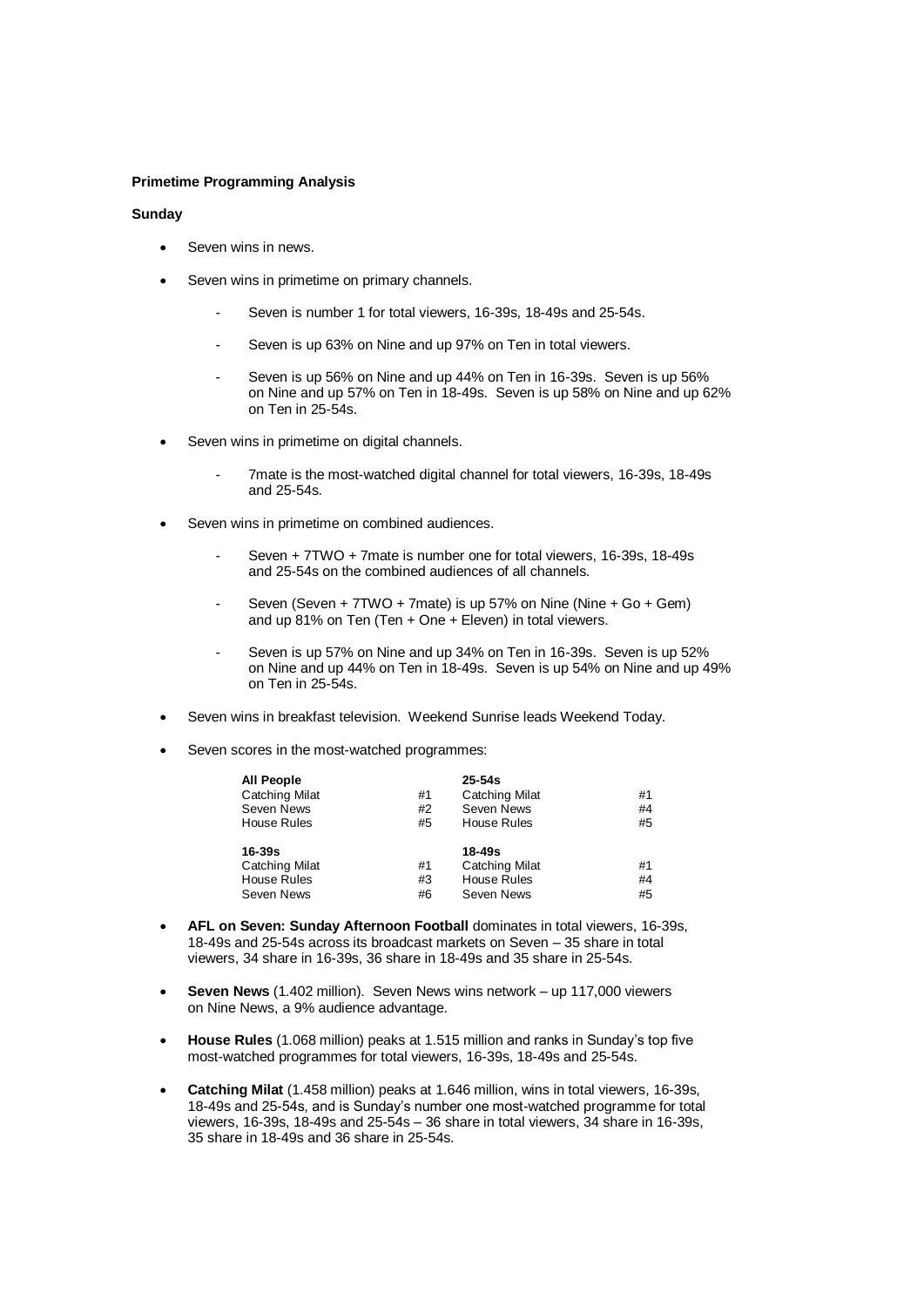# **Monday**

- Seven wins in breakfast television. Sunrise is up 18% on Today.
- Seven wins in morning television. The Morning Show leads Mornings.
- Seven wins in primetime on digital channels. 7TWO is the most-watched digital channel for total viewers and 7mate is the most-watched digital channel for 16-39s, 18-49s and 25-54s.

#### **Tuesday**

- Seven wins in breakfast television. Sunrise leads Today.
- Seven wins in morning television. The Morning Show leads Mornings.

#### **Wednesday**

 Seven wins in primetime on digital channels. 7TWO is the most-watched digital channel for total viewers.

#### **Thursday**

- Seven wins in news.
- Seven wins in primetime on digital channels. 7TWO is the most-watched digital channel for total viewers and 7mate is the most-watched digital channel for 16-39s.

#### **Friday**

- Seven wins in primetime on primary channels.
	- Seven is number 1 for total viewers, 16-39s, 18-49s and 25-54s.
	- Seven is up 26% on Nine and up 94% on Ten in total viewers.
	- Seven is up 25% on Nine and up 57% on Ten in 16-39s. Seven is up 22% on Nine and up 64% on Ten in 18-49s. Seven is up 22% on Nine and up 62% on Ten in 25-54s.
- Seven wins in primetime on combined audiences.
	- Seven + 7TWO + 7mate is number one for total viewers, 16-39s, 18-49s and 25-54s on the combined audiences of all channels.
	- Seven (Seven + 7TWO + 7mate) is up 14% on Nine (Nine + Go + Gem) and up 103% on Ten (Ten + One + Eleven) in total viewers.
	- Seven is up 3% on Nine and up 63% on Ten in 16-39s. Seven is up 5% on Nine and up 65% on Ten in 18-49s. Seven is up 9% on Nine and up 64% on Ten in 25-54s.
- Seven wins in breakfast television. Sunrise is up 12% on Today.
- Seven wins in morning television. The Morning Show is up 28% on Mornings.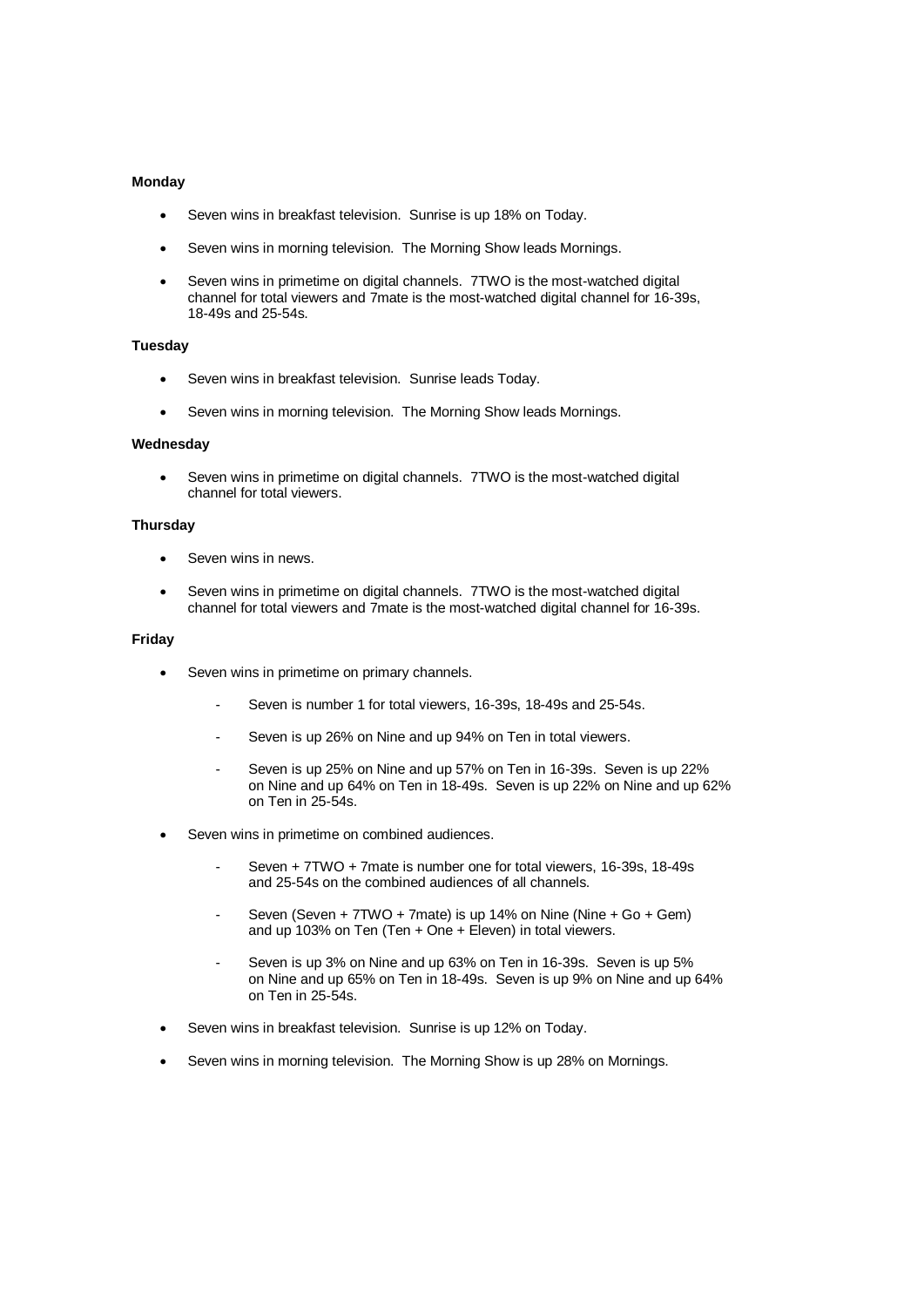Seven scores in the most-watched programmes:

| <b>All People</b><br>Seven News<br>Seven News - Today Tonight<br>Better Homes and Gardens | #2<br>#4<br>#7 | $25 - 54s$<br>Seven News - Today Tonight<br>Seven News<br>Better Homes and Gardens | #1<br>#4<br>#6 |
|-------------------------------------------------------------------------------------------|----------------|------------------------------------------------------------------------------------|----------------|
| $16 - 39s$<br>Seven News - Today Tonight<br>Seven News<br>Better Homes and Gardens        | #2<br>#7<br>#9 | $18 - 49s$<br>Seven News - Today Tonight<br>Seven News<br>Better Homes and Gardens | #1<br>#4<br>#8 |

 **AFL on Seven: Friday Night Football** dominates in total viewers, 16-39s, 18-49s and 25-54s across its broadcast markets on Seven – 27 share in total viewers, 29 share in 16-39s, 30 share in 18-49s and 29 share in 25-54s.

# **Saturday**

- Seven wins in news.
- Seven wins in primetime on primary channels.
	- Seven is number 1 for total viewers, 16-39s, 18-49s and 25-54s.
	- Seven is up 59% on Nine and up 147% on Ten in total viewers.
	- Seven is up 129% on Nine and up 101% on Ten in 16-39s. Seven is up 109% on Nine and up 104% on Ten in 18-49s. Seven is up 83% on Nine and up 113% on Ten in 25-54s.
- Seven wins in primetime on digital channels.
	- 7mate is the most-watched digital channel for total viewers, 16-39s, 18-49s and 25-54s.
- Seven wins in primetime on combined audiences.
	- Seven + 7TWO + 7mate is number one for total viewers, 16-39s, 18-49s and 25-54s on the combined audiences of all channels.
	- Seven (Seven + 7TWO + 7mate) is up 39% on Nine (Nine + Go + Gem) and up 121% on Ten (Ten + One + Eleven) in total viewers.
	- Seven is up 95% on Nine and up 83% on Ten in 16-39s. Seven is up 78% on Nine and up 80% on Ten in 18-49s. Seven is up 62% on Nine and up 86% on Ten in 25-54s.
- Seven wins in breakfast television. Weekend Sunrise is up 10% Weekend Today across 7:00-10:00am.
- Seven scores in the most-watched programmes:

| AFL on Seven: Post-Match | #4           |
|--------------------------|--------------|
| AFL on Seven: Pre-Match  | #6           |
| Weekend Sunrise          | #9           |
| 18-49s                   | #2           |
| Seven News               | #3           |
|                          | AFL on Seven |

AFL on Seven: Post-Match #4 AFL on Seven: Post-Match #4<br>AFL on Seven: Pre-Match #7 AFL on Seven: Pre-Match #6

AFL on Seven: Pre-Game #10 Weekend Sunrise #9

AFL on Seven: Pre-Match #7 AFL on Seven: Pre-Match #7 AFL on Seven: Pre-Game #10